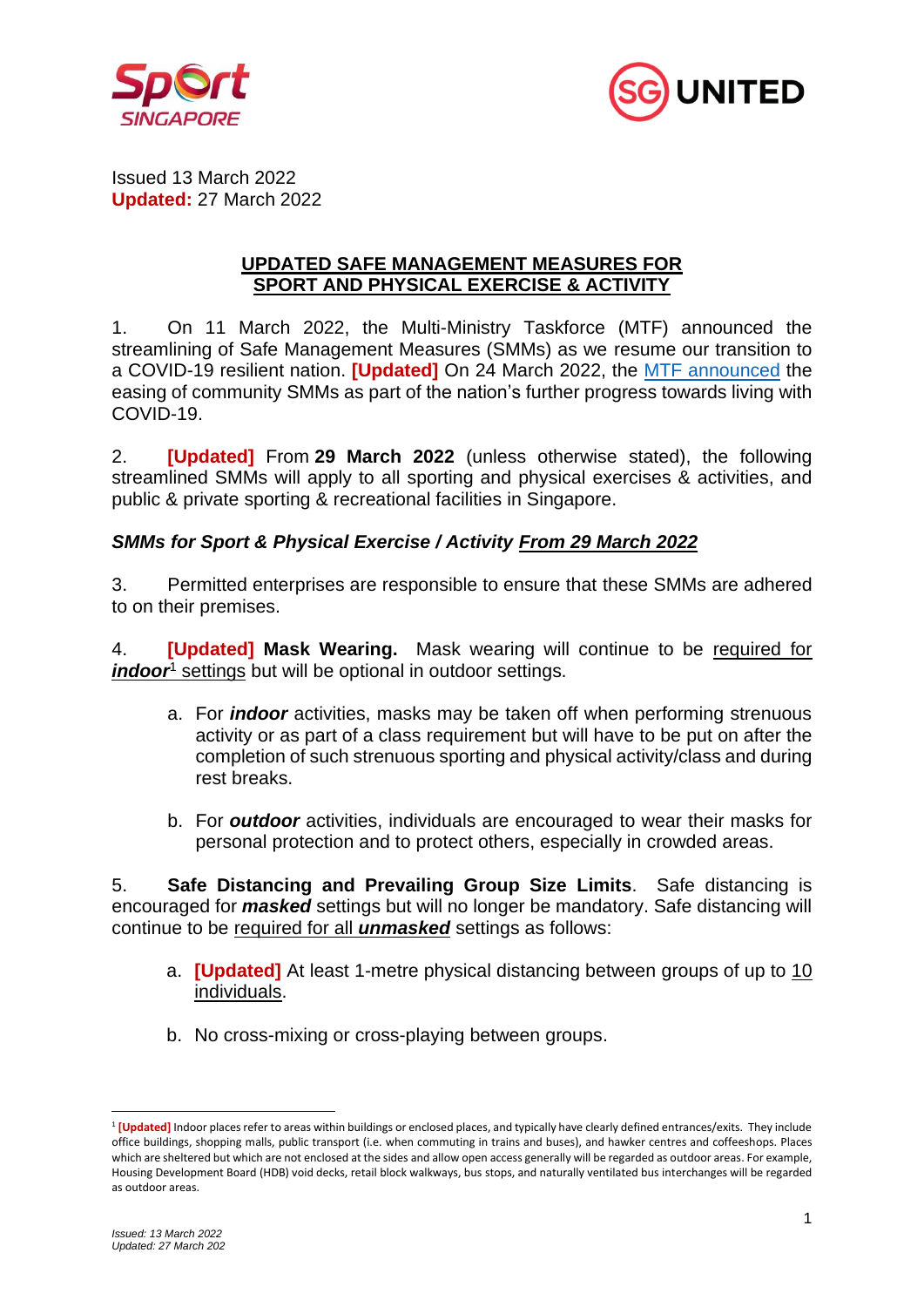



#### 6. **Venue Capacity.** For facilities that can admit:

- a. ≤1,000 pax (including staff) based on its fire safety requirement, they can proceed without any capacity limit. However, these facilities will need to adhere to the safe distancing and prevailing group size limits under paragraph 5 if they have *unmasked* activities.
- b. >1,000 pax (including staff) based on its fire safety requirement, and hold:
	- **[Updated]** *masked* activities, they would be subjected to a **capacity limit of 75%**.
	- *unmasked* activities, they would be subjected to the safe distancing and prevailing group size limits under paragraph 5.

7. **[Updated] Class Sizes**. For organised classes/programmes, please observe the following:

| <b>Setting</b>  |                                         | <b>Segment</b>                                                                                                         | <b>Class size</b>                                                                                                                                                                                                                   |
|-----------------|-----------------------------------------|------------------------------------------------------------------------------------------------------------------------|-------------------------------------------------------------------------------------------------------------------------------------------------------------------------------------------------------------------------------------|
| <b>MASKED</b>   | Indoor $2$<br>(VDS<br>setting)          | Fully vaccinated<br>individuals $3$<br>Unvaccinated<br>children aged 12<br>years & below<br>(born in 2010 or<br>later) | Class size limits for masked classes<br>will be lifted, subject to the prevailing<br>fire safety and room/venue capacity<br>requirements<br>Unvaccinated children aged 12 years<br>and below need not be from the same<br>household |
| <b>UNMASKED</b> | Indoor <sup>4</sup><br>(VDS<br>setting) | <b>Fully vaccinated</b><br><b>individuals</b>                                                                          | [Updated] Class size limits for<br>unmasked indoors classes involving<br>only fully vaccinated individuals will be<br>lifted, subject to the prevailing fire<br>safety and room/venue capacity                                      |

<sup>2</sup> Refer to footnote 1

<sup>3</sup> An individual is considered vaccinated if he/she a) has been fully vaccinated, i.e. received the appropriate regimen of World Health Organisation Emergency Use Listing (WHO EUL) vaccines including their respective duration post-vaccination for the vaccine to be fully effective and boosters for eligible individuals, and b) had their vaccination records ingested in the National Immunisation Registry. Persons who have completed their vaccination regime and recovered from COVID-19 as well as persons with unvaccinated or incomplete vaccination status and recovered from COVID-19 within 180 days from the day of the first positive PCR/healthcare-administered ART result, may also be managed similarly to a fully vaccinated individual. Individuals may check whether they are considered "fully vaccinated" at <https://go.gov.sg/vax-status-query>

With the introduction of Workforce Vaccination Measures (WVM) from 1 January 2022, only fully vaccinated employees and self-employed persons (SEPs) will be allowed at the workplace. For more info on WVM and work arrangements for unvaccinated employees and SEPs, please refer to MOM's advisory at <https://www.mom.gov.sg/covid-19/advisory-on-covid-19-vaccination-in-employment-settings> and the FAQs a[t https://www.mom.gov.sg/covid-19/frequently-asked-questions/covid-19-vaccinations](https://www.mom.gov.sg/covid-19/frequently-asked-questions/covid-19-vaccinations)

Unvaccinated children 12 years and under and individuals who are medically ineligible for all COVID-19 vaccines under the National Vaccination Programme can take part in activities at VDS facilities and events, unless otherwise stated.

<sup>4</sup> Refer to footnote 1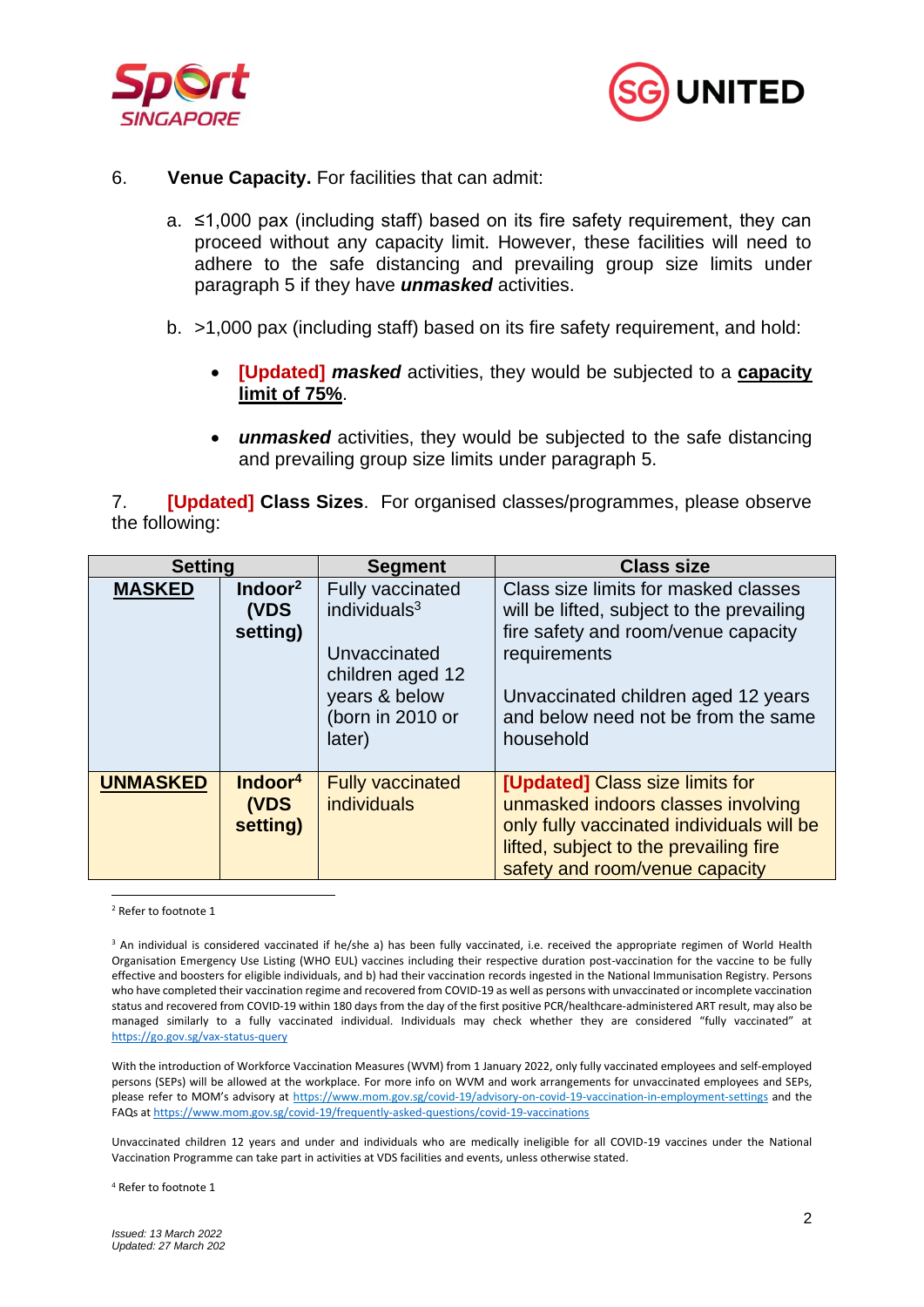



| <b>Setting</b> |                | <b>Segment</b>                                                                  | <b>Class size</b>                                                                                                                                                                                                 |
|----------------|----------------|---------------------------------------------------------------------------------|-------------------------------------------------------------------------------------------------------------------------------------------------------------------------------------------------------------------|
|                |                |                                                                                 | requirements. Fully vaccinated<br>individuals can be in multiple groups of<br>up to 10 pax per group (including<br>instructor/s) with safe distancing of 1m<br>between groups. No intermingling<br>between groups |
|                |                | Unvaccinated<br>children aged 12<br>years & below<br>(born in 2010 or<br>later) | <b>[Updated]</b> Only 1 group of 10 is<br>allowed (including instructor/s)<br>Unvaccinated children aged 12 years<br>and below need not be from the same<br>household                                             |
|                | <b>Outdoor</b> | <b>All individuals</b>                                                          | Multiple groups of up to 10 pax per<br>group, up to 50 pax (including<br>instructor/s) with safe distancing of 1m<br>between groups<br>No intermingling between groups                                            |

8. **Vaccination-Differentiated SMMs (VDS) at All Indoor<sup>5</sup> Sport Facilities***.*  VDS is applicable to all indoor sports facilities.

a. Facilities that do not implement checks on vaccination status will not be allowed to operate. Permitted enterprises are responsible for conducting checks on the vaccination status of all staff and participants and are to set up proper checking protocol at their access control points. Beyond the usual screening measures such as ensuring that every person who enters their premises perform their TraceTogether-only SafeEntry (TT-only SE) and SafeEntry Gateway (SEGW) check-in & check-out, they are to ensure that these persons have their vaccination status checked. Persons who do not have their vaccination status verified will be denied participation in indoor activities.

Permitted enterprises/establishments within a larger facility such as shopping malls that already require VDS upon entry, will no longer need to conduct their own VDS checks. However, if the establishment operates outside of the main facility's operating hours, it should conduct its own VDS checks.

b. Individuals who have recovered from a COVID-19 infection, medically ineligible for COVID-19 vaccination and unvaccinated children aged 12 and below are exempted from VDS and can enter VDS premises or participate

<sup>5</sup> Refer to footnote 1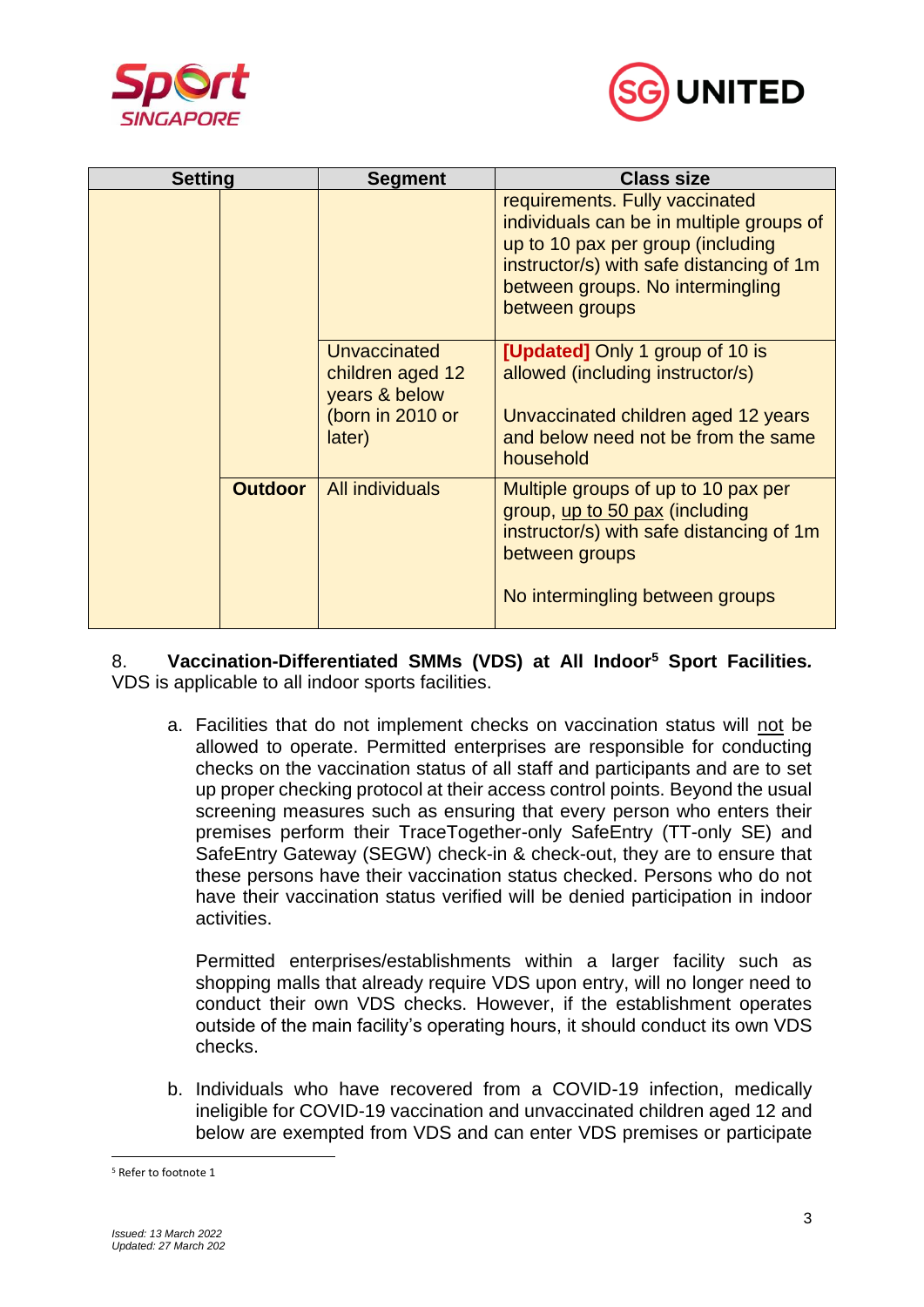



in VDS activities. Unvaccinated children aged 12 years and below (i.e. born in 2010 or later) need not be from the same household to be included within a group in VDS settings but are subjected to guidelines under paragraph 7.

## 9. **Resumption of Bigger Team Sport Formats under VDS at Approved Sport Facilities.**

- a. Team sports are allowed for up to 30 fully vaccinated $6$  persons (including players, coaches, umpires etc), at selected supervised/operated sports facilities i.e. ActiveSG and PA facilities and SportSG-approved private facilities from 15 March 2022. The number of players who can be admitted into the premises and onto each court or field will also depend on the venue capacity and safe-distancing considerations.
- b. **[Updated]** The prevailing SMMs such as wearing of masks and safe distancing, will apply before and after the sporting activity, and during rest breaks. Any participants not playing during the game will have to be masked and observe a 1-metre safe distancing from unmasked players on the court or field. There should be no mingling before and after the game between groups of up to 10 individuals.
- c. No additional testing requirement will be imposed but participants are strongly encouraged to self-test before arriving for the sporting activity, and to stay home if they test positive or develop symptoms. Participants will be required to fill in a health declaration form prior to the sporting activity.
- d. For more details on slots available for booking at ActiveSG and PA facilities, please visit: [https://www.myactivesg.com/](https://www.myactivesg.com/Facilities/Sport-Centres/Pilot-Resumption-of-Team-Sports-under-VDSplus-Framework) and [https://www.pa.gov.sg/team](https://www.pa.gov.sg/team-sports-pilot)[sports-pilot.](https://www.pa.gov.sg/team-sports-pilot)
- e. Team sport formats in other non-approved settings such as outdoor courts or fields in public areas must adhere to the prevailing group size limits in paragraph 5.
- f. Enforcement officers and safe distancing ambassadors will conduct regular checks to ensure compliance with the required SMMs by the participants.

10. In addition to the SMMs under the preceding paragraphs, other SMMs will continue to be in place, and should be complied with. These include, but are not limited to:

a. Reducing physical interaction & hygiene and ensuring safe distancing. Facility owners/operators must:

<sup>6</sup> Only fully vaccinated and COVID-19 recovered individuals are allowed to participate in the expanded Team Sports Format under VDS. All unvaccinated (including unvaccinated children aged 12 years old and under) and medically ineligible individuals are not allowed to participate.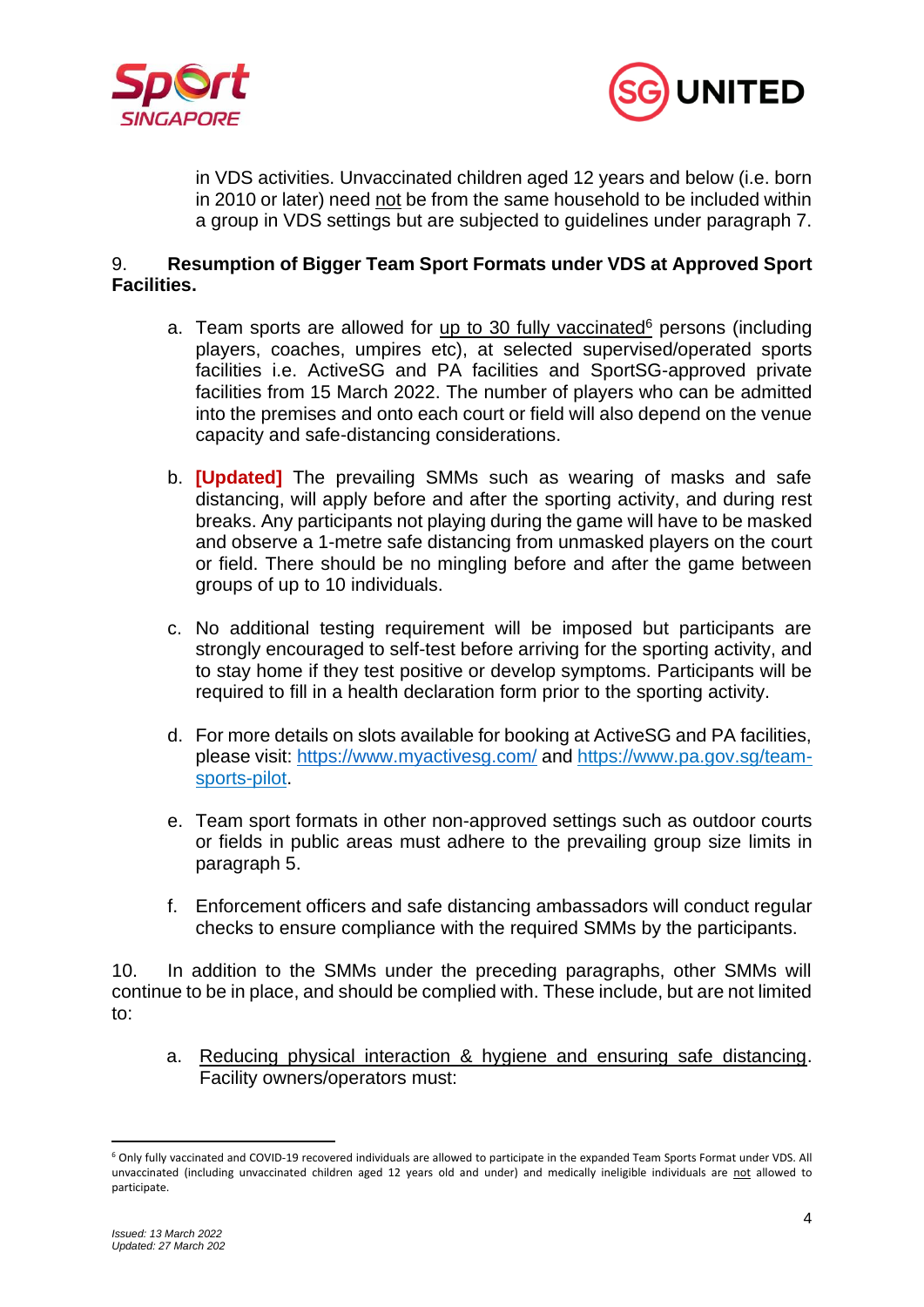



- i. Organise human traffic flow and space management to ensure that the mixing of groups is minimised to transient contact.
- ii. Implement TraceTogether-only SafeEntry (TT-only SE) or SafeEntry Gateway (SEGW) for participants and visitors.<sup>7</sup> All participants and staff are to use either the TraceTogether app or the TraceTogether Tokens for check-in and check-out. Enforcement of this will be stepped up to ensure full compliance by all permitted enterprises.
- iii. Frequently disinfect common spaces/equipment and interactive components (e.g., shared exercise equipment, smart kiosks, turnstiles, changing benches, hooks for clothes, etc.). Operators are strongly encouraged to adopt good sanitation and hygiene practices to achieve the SG Clean quality mark.
- iv. Refer to the latest guidance on improving ventilation and indoor air quality in buildings amid the COVID-19 situation, available at https://go.gov.sg/bca-circular-improving-ventilation-iag if they are operating indoor facilities.
- v. Place hand sanitisers in close proximity of the facility entrance and hightouch surfaces like door handles. Attendees should be encouraged to sanitise their hands before entering and upon leaving the facility.
- vi. Ensure that instructors/coaches/participants do not shout while engaging in physical activities. This is because shouting increases the risk of transmission via droplets.
- b. Enhanced SMMs for sporting and physical activities for *indoor* facilities.
	- i. Participants are urged to leave the premises immediately once they have completed their classes.
	- ii. Operators will have to ventilate the room after each class ends.
	- iii. The premises must be wiped down / sanitised before passing on to the next user to minimise the risk of COVID-19 transmission.
	- iv. **[Updated]** Food and drink can be supplied and consumed, subject to the safe distancing and prevailing group size limits under paragraph 5.
	- v. Operators should ensure that participants, including the instructor, do not talk loudly, sing, or shout while engaging in physical activities to minimise risk of transmission via droplets.

<sup>7</sup> Permitted enterprises/establishments within a larger facility such as shopping malls that already require VDS upon entry, will no longer need to conduct their own VDS checks. However, if the establishment operates outside of the main facility's operating hours, it should conduct its own VDS checks.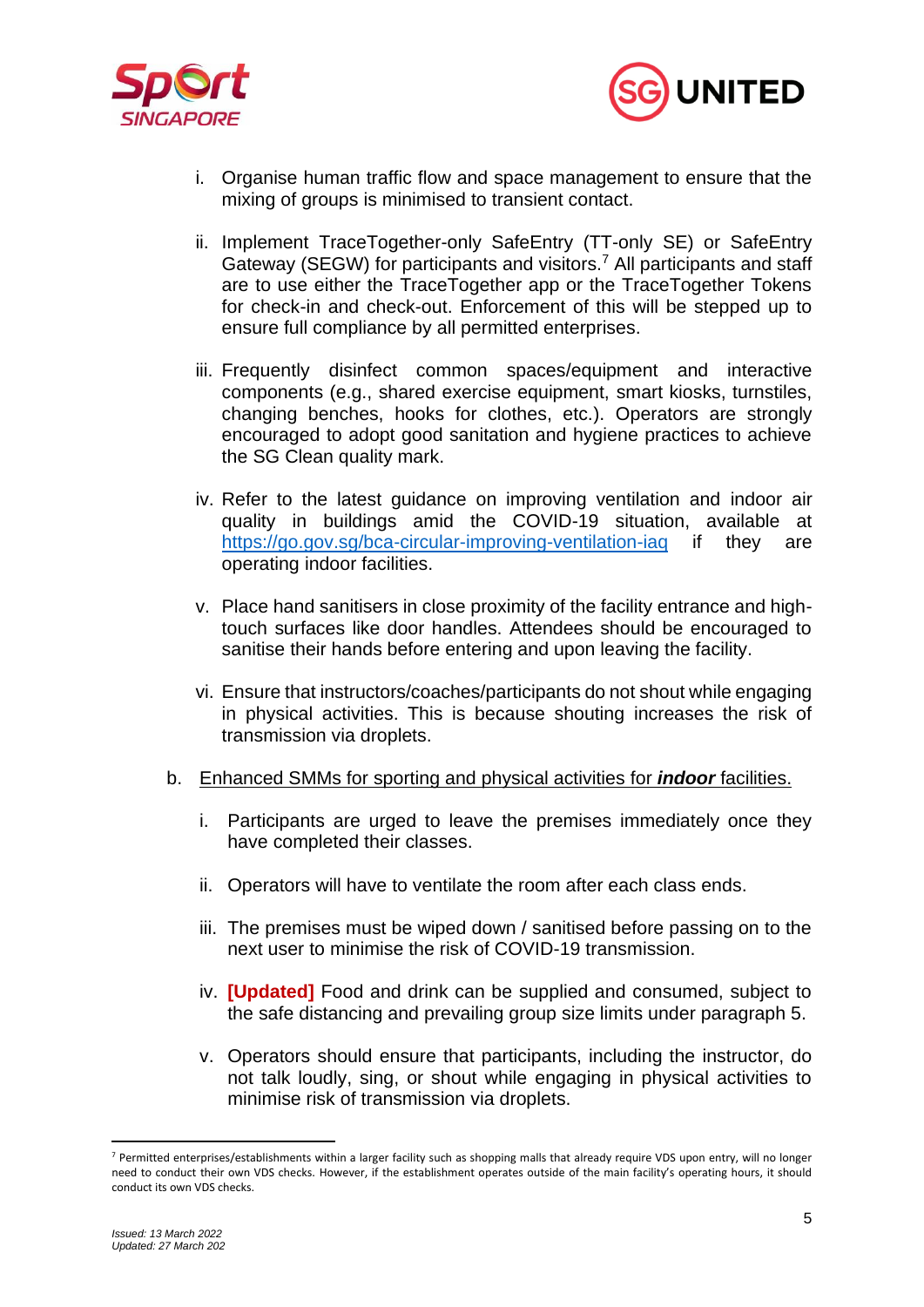



### **Large Group Outdoor Classes**

11. **[Updated]** Instructors conducting large group outdoor classes at public spaces such as parks and HDB common areas are no longer required to be registered with Sport Singapore but should continue to adhere to prevailing SMMs such as class size. In addition, they should continue to seek approval from the facility owner before activities are conducted and remind participants to observe prevailing SMMs.

### **Sporting Events**

12. All sporting events, irrespective of event size, must implement VDS in order to proceed, i.e., only fully vaccinated<sup>8</sup> individuals may attend or participate in these events.

- a. Spectator Sporting Events. Spectator sporting events where spectators are masked can proceed based on the following parameters:
	- i. up to 1,000 spectators; OR
	- ii. **[Updated]** over 1,000 spectators, as long as the total number of spectators does not exceed 75% of the capacity limit of the venue either based on its fire safety requirement, or the number of available fixed seats.

While zoning is no longer required, spectators should be reasonably spread out across the venue capacity or fixed seats. Venue staff will need to prevent/minimise the congregation of spectators within the event venue.

**[Updated]** Spectators are allowed to cheer, sing, or whistle only if they are wearing masks.

b. Mass Participation Sporting Events. Mass participation sporting events, such as mass runs, open-water swims, cycling and triathlon events, where there are unmasked participants can proceed without a specific event size limit $9$  as long as the participants comply with the 1-metre safe distancing and prevailing group size limit requirements. As good practice to avoid overcrowding, event organisers can organise participants in waves of up to 100 persons.

At this juncture, mass/major participation sporting events will not be allowed to have invited spectators. Organisers are to put in place measures to prevent the spontaneous gathering of onlookers for such events.

c. Sporting Competitions & Tournaments refer to competitions involving timed races or head-to-head matches where there could be multiple heats or

<sup>8</sup> Refer to footnote 3

<sup>9</sup> Different sessions are required to be adequately separated by time to avoid the congregation of participants at the venue and its vicinity. Organisers should put in place an adequate number of sessions and time interval between sessions to ensure safe participation, which may vary depending on context.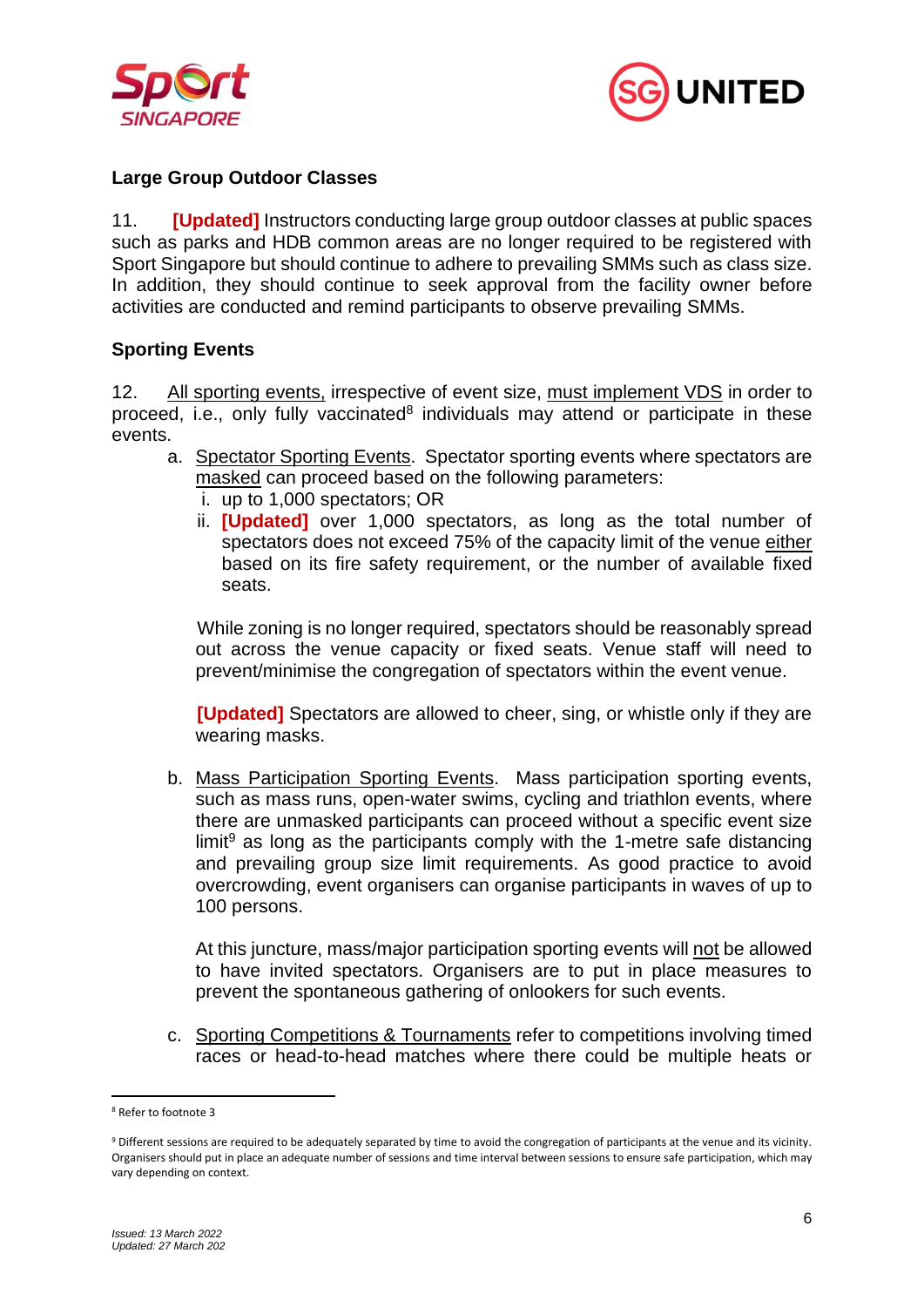



qualifying rounds ("sessions"). **[Updated]** The number of individuals at the facility is subjected to the prevailing fire safety and room/venue capacity requirements and measures under paragraph 6. Organisers may consider arranging competitions with different sessions, adequately separated within a day (i.e., at different times of a day) or across multiple days, to avoid congregation of participants.

**[Updated]** Each match is only allowed to have up to 10 persons in the field of play at any single point in time, unless it takes place at supervised/operated sports facilities such as ActiveSG and PA facilities and SportSG-approved private facilities under the Resumption of Bigger Team Sport Formats under VDS (see paragraph 9).

For such sporting competitions and tournaments, spectators are permitted, but must comply with the requirements at paragraph 12(a) above.

13. At sporting events where public speaking is necessary, such as by the guestof-honour or an event emcee, the speaker can be unmasked as long as he/she maintains a distance of at least 1-metre from the audience whilst speaking. The speaker will have to be masked after delivering his/her speech. To be clear, this provision does not apply to an instructor/coach/referee unmasking to give instructions.

14. **[Updated]** The consumption of food and drink is permitted during sporting events in areas within the venue specially designated for such consumption<sup> $10$ </sup>, subject to prevailing dining-in activity requirements, which includes eating/drinking at a fixed position, as well as the safe distancing and prevailing group size limits under paragraph 5.

15. **[Updated] Organising Sporting Events**. Sporting events that are organised within prevailing SMMs no longer need Sport Singapore's endorsement to proceed. Only events with SMM deviations, such as competitions beyond prevailing group size limits in paragraph 5, will need to have an endorsement by Sport Singapore before they can be conducted. Organisers will have to submit an application to Sport Singapore at <https://www.sportsingapore.gov.sg/COVID19/Sport-Event-Applications> at least 14 days prior to the start of the event to give time for evaluation and discussion. Organisers are advised not to carry out related marketing/publicity efforts before receiving endorsement from Sport Singapore as the event may require modifications before it may proceed<sup>11</sup>.

16. Sport Singapore's endorsement is only for the sporting event SMMs. Organisers will need to seek further approval from facility owner / relevant agencies before their event can proceed.

<sup>&</sup>lt;sup>10</sup> Consumption of food and drink is not allowed at the spectator stands.

 $11$  Organisers will be responsible for the costs of the event (including the additional costs of modifications), and/or compensation to participants arising from event postponement or cancellation.